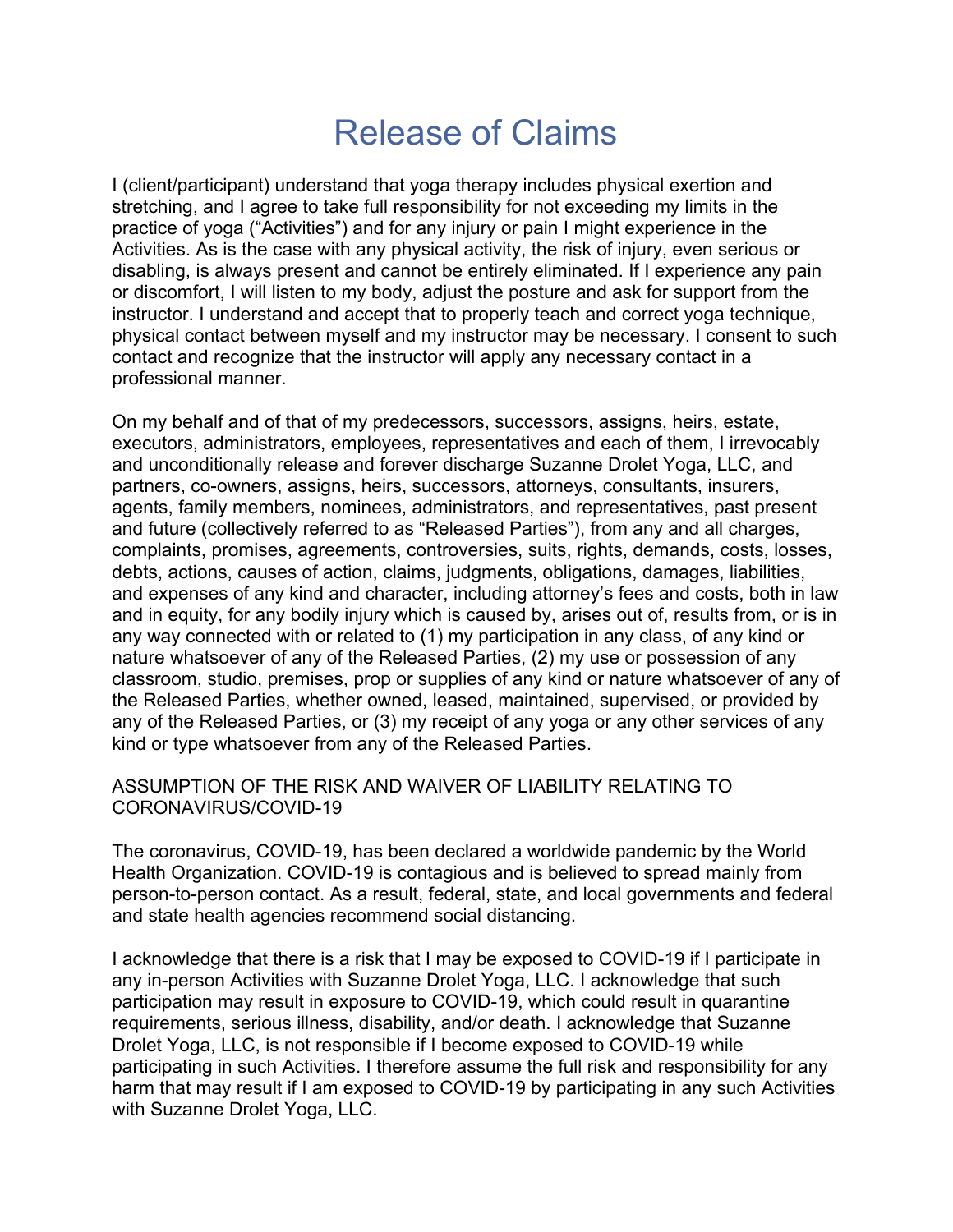I am aware that, if I am over the age of 65 or have an underlying medical problem (such as asthma, chronic kidney or lung disease, diabetes, hemoglobin disorders, immunocompromised or with significant liver disease, heart conditions, obesity or pregnancy) (collectively, "Risk Factors"), I have an increased risk of contracting serious medical issues or potential death if I am exposed to COVID-19.

I also willingly agree to forgo participation and attendance with Suzanne Drolet Yoga, LLC in the event that I have any symptoms of COVID-19, including but not limited to a fever or feeling feverish, respiratory symptoms (runny nose, nasal congestions, sore throat, cough or shortness of breath), general body symptoms (muscle aches, chills and severe fatigue), gastrointestinal symptoms (nausea, vomiting or diarrhea), and changes in sense of taste or smell, or if I have had a positive COVID-19 test, been in close contact with someone who is suspected or confirmed to have COVID-19 in the prior 14 days. (NOTE: Healthcare works caring for COVID-19 patients while wearing appropriate personal protective equipment are not considered to have a COVID-19 exposure.)

Further, I agree to alert Suzanne Drolet Yoga, LLC to any subsequent COVID-19 positive test I receive within 14 days after participating in the Activities and to allow the disclosure of this to other participants in Activities and to the relevant authorities as required by law and policies related to the containment of COVID-19 through contact tracing or for other lawful purposes. I recognize and am fully aware of the risks and hazards involved in participating in these Activities during the COVID-19 pandemic and knowingly assume all risks, injuries, and damages, both known and unknown, which may occur as a result of participating in the Activities even if arising from negligence of the releases of others and assume full responsibility for my participation. I hereby release, covenant not to sue, discharge, and hold harmless Suzanne Drolet, its employees, agents, and representatives, of and from the Claims, including all liabilities, claims, actions, damages, costs or expenses of any kind arising out of or relating thereto.

GENERAL RELEASE OF KNOWN AND UNKNOWN CLAIMS. I acknowledge that the releases herein apply to any and all actions, liabilities, claims, demands and obligations, whether known or unknown, foreseen or unforeseen, patent or latent, or mature or unmatured, that I may have at any time in the future against the Released Parties, and I hereby expressly waive application of Civil Code section 1542. I certify that I have read the following provisions of Civil Code section 1542:

"A general release does not extend to claims which the creditor does not know or suspect to exist in his favor at the time of executing the release, which if known by him must have materially affected his settlement with the debtor."

I acknowledge that the significance and consequence of this waiver of Civil Code section 1542 is that even if I should eventually suffer damages relating to claims that currently exist or claims which may not exist until the future, I will not be able to make any claim for those damages. I future acknowledge that I intend these consequences